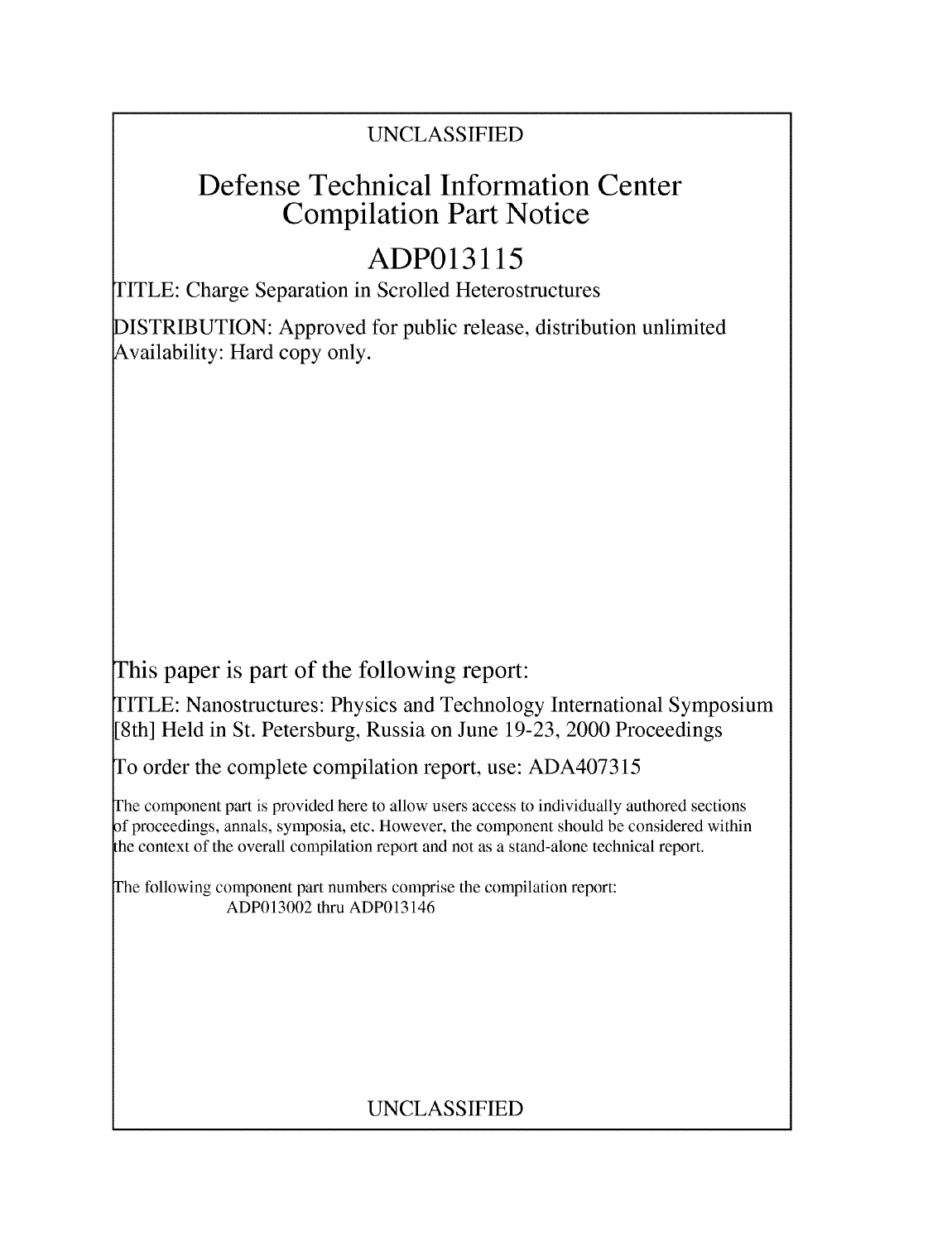8th Int. Symp. "Nanostructures: Physics and Technology" **QWR/QD.22p** St Petersburg, Russia, June 19-23, 2000 © 2000 loffe Institute

### **Charge separation in scrolled heterostructures**

*V. M. Osadchii* **and V. Ya. Prinz**

Institute of Semiconductor Physics, 630090, Novosibirsk, Russia

**Abstract.** We calculate strains in the wall of semiconductor JnAs/GaAs nanotube and their effects on the band edges. We show that the maxima of the electron and hole wave functions are shifted in opposite directions from the middle of the tube wall.

Recently, self-formed semiconductor nanotubes have been fabricated, and the possibility of precise control over their parameters has been shown  $[1, 2]$ . In the fabrication process, highly strained JnGaAs/GaAs heterolayers are used, which, after being debonded from substrate (by selective etching of an underlying AlAs sacrificial layer), roll up in scrolls. The rolled up layers in the resultant tube were shown to perfectly stick together, thus forming a monocrystalline tube wall. It is the electrical and optical properties of these structures that are of primary interest.

Properties of a 2D electron gas on a cylindrical surface were theoretically considered in [3–5]. However, in addition to pure bending, notable strains take place in real structures, which should also be factors affecting the energy spectrum of electrons in nanotubes. In this work, within a simple model, strains in the wall of a nanotube scrolled up from a GaAs/lnAs bilayer film MBE-grown on an lnP substrate are calculated, as well as energy levels and wave functions of charge carriers.

The heterostructure GaAs/InAs is strained because of the mismatch of lattice parameters of two layers  $f = \Delta a/a$  ( $\approx 7\%$ ), the GaAs and InAs layers being in tension and in compression, respectively. After the bilayer film is freed from bonding with substrate, the elastic stresses are relaxed, and the film scrolls up in a tube. Provided that the layers in the tube stick together in a coherent manner, as their number increases, the outer layers of the tube becomes more and more stretched, while the tension in the inner layers also grows in value. Figure  $1(a)$  shows the structure under consideration. Here, we assume that the tube is axially symmetrical, its elastic constants do not depend on crystallographic direction, the initial film is grown on a (100) substrate, and the axis of the tube is directed along the[010] axis. Under these conditions, only diagonal components of the strain tensor appear to be non-zero, the axial, azimuth, and radial strains being designated as  $\varepsilon_z$ ,  $\varepsilon_\theta$  and  $\varepsilon_r$ . Inner radius  $R$  of tube is determined as a curvature radius of bilayer film [6]. We calculate the strains using the continuum elasticity theory, since this theory proved to be applicable at least to films as thick as 3 ML [7].

The axial strain  $\varepsilon_z$  can be calculated as follows. It is apparent that the lattice parameter  $a<sub>z</sub>$  in the direction along the tube axis is equal to that in a free-standing planar superlattice with two alternate layers [8]:

$$
a_z = \frac{a_1 G_1 h_1 + a_2 G_2 h_2}{G_1 h_1 + G_2 h_2},
$$

where, for each layer,  $h_i$  is the layer thickness  $(i = 1, 2)$ ,  $G_i = E_i/(1 - v_i)$ ,  $E_i$  is the Young modulus,  $v_i$  is the Poisson ratio, and  $a_i$  is the lattice parameter. The difference in the lattice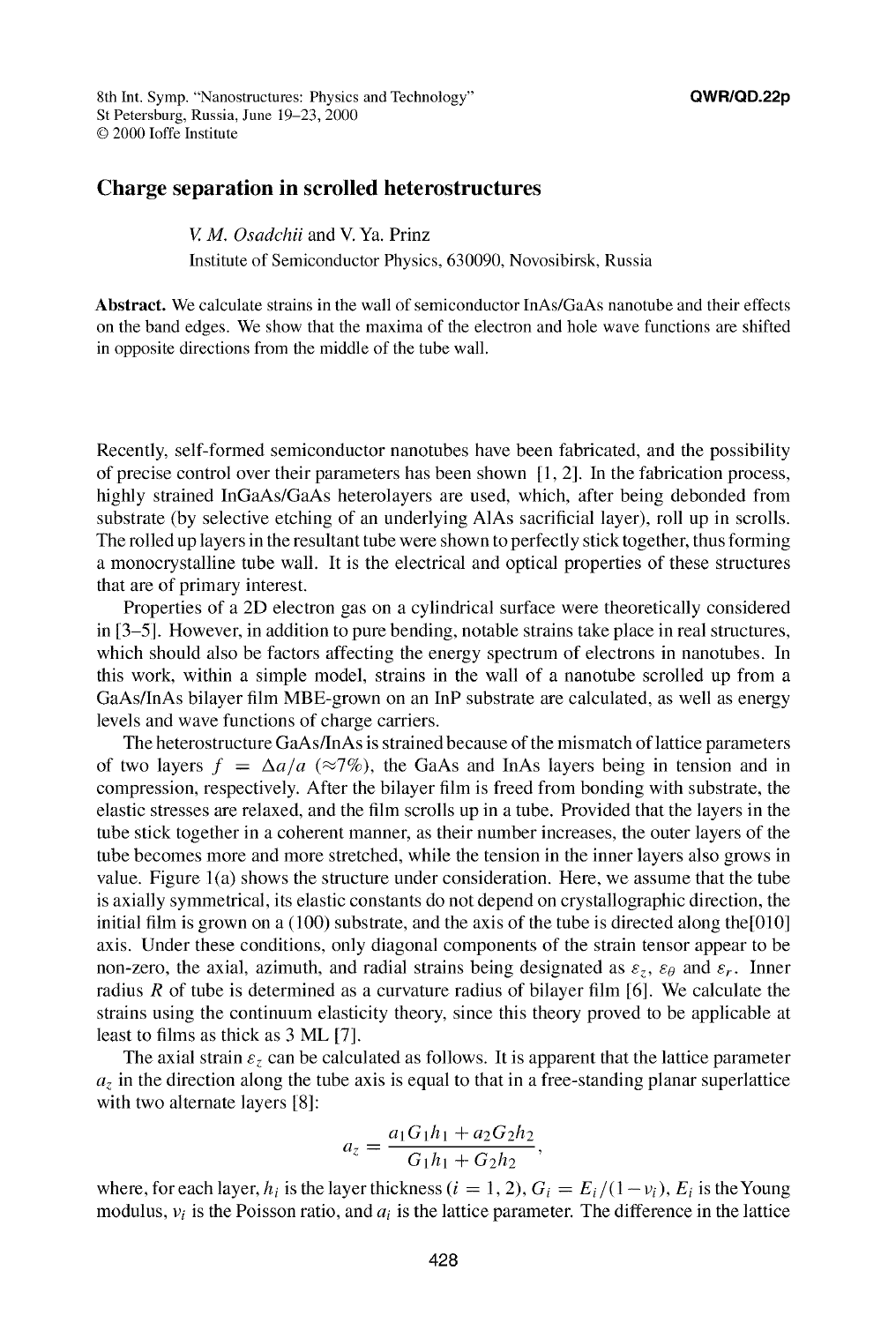

Fig. 1. (a) Schematic view of nanotube. Direction  $(z, \theta, r)$  for the calculation of strain tensor components are shown. R is inside radius of tube. (b) Azimuth  $\varepsilon_{\theta}$  and axial  $\varepsilon_{z}$  components of strain tensor across the tube wall (4 bilayers 3 ML GaAs/3 ML InAs).

parameter of the bulk material and strained structure determines the strain  $\varepsilon_z = (a_i - a_{\bar{z}})/a_{\bar{z}}$ (Fig. 1 (b), curve 1). The calculations are performed for the 4 turn tube with thicknesses of InAs and GaAs layers of 3 ML. For GaAs  $a = 0.5653$  nm,  $E = 85.5$  GPa, and  $v = 0.31$ , while for InAs  $a = 0.6058$  nm,  $E = 51.4$  GPa, and  $v = 0.35$ .

In calculating the azimuth strain, we assumed that the neutral surface (the boundary between the layers in tension and in compression) passes inside the tube wall. The lattice parameter  $a_{\theta}$  in the azimuth direction equals  $a_{\tau}$ : under this condition, as our estimates showed, the energy of the elastic deformation is nearly minimal. It is apparent that, for a single-crystal tube,  $a_{\theta}$  varies linearly in the radial direction (Fig. 1(b), curve 2). From the known strains in two directions, the strain in the radial direction can be readily found from the Poisson relation  $\varepsilon_r = -(\nu/1 - \nu)(\varepsilon_\theta + \varepsilon_z)$ .

The strain shift band edges in a semiconductor [81]: the shift of the conduction band is  $\Delta E_c = a_c Tr(\varepsilon)$  and that of the valence band is<br>  $\Delta E_{hhh} = a_v Tr(\varepsilon) \mp b \left( \varepsilon_r - \frac{\varepsilon_\theta + \varepsilon_r}{2} \right)$ 

$$
\Delta E_{hh_lh} = a_v Tr(\varepsilon) \mp b \left( \varepsilon_r - \frac{\varepsilon_\theta + \varepsilon_z}{2} \right)
$$

(here the upper and lower signs correspond to the band of heavy and light holes, respectively), where  $Tr(\varepsilon) = \varepsilon_r + \varepsilon_\theta + \varepsilon_z$ , and  $a_c$ ,  $a_v$ , and b are the deformation potentials. In GaAs  $a_c = -7.17$  eV,  $a_v = 1.16$  eV,  $b = -1.6$  eV, and in InAs  $a_c = -5.08$  eV,  $a<sub>v</sub> = 1$  eV,  $b = -1.6$  eV. Since the off-diagonal components of the strain tensor equal zero, the piezoelectric field equals zero too [9 **1.** The calculated profiles of the band edges (those of the condition band and the valence band for heavy holes) across the tube wall in the non-doped structure are shown in Fig. 2(a) (solid curves). Here, the fact that the bandgaps in GaAs and in InAs are  $E<sub>g</sub> = 1.424$  and 0.355 eV and the electron affinities are  $\chi = 4.07$ and 4.9 eV, respectively, is taken into account. As is seen, there is a modulation of the bandgap in the structure, the bandgap in each layer and the edges of both bands decreasing toward the outer surface of the tube wall. It should be noted that the near-surface bending of energy bands, in view of its being small in non-doped structures, was ignored.

From the known spatial profile of band edges, we can find the energy spectrum and wave functions of charge carriers in the structure of interest. We restrict our consideration to the ground state for electron and holes. The Schrddinger equation in the effective-mass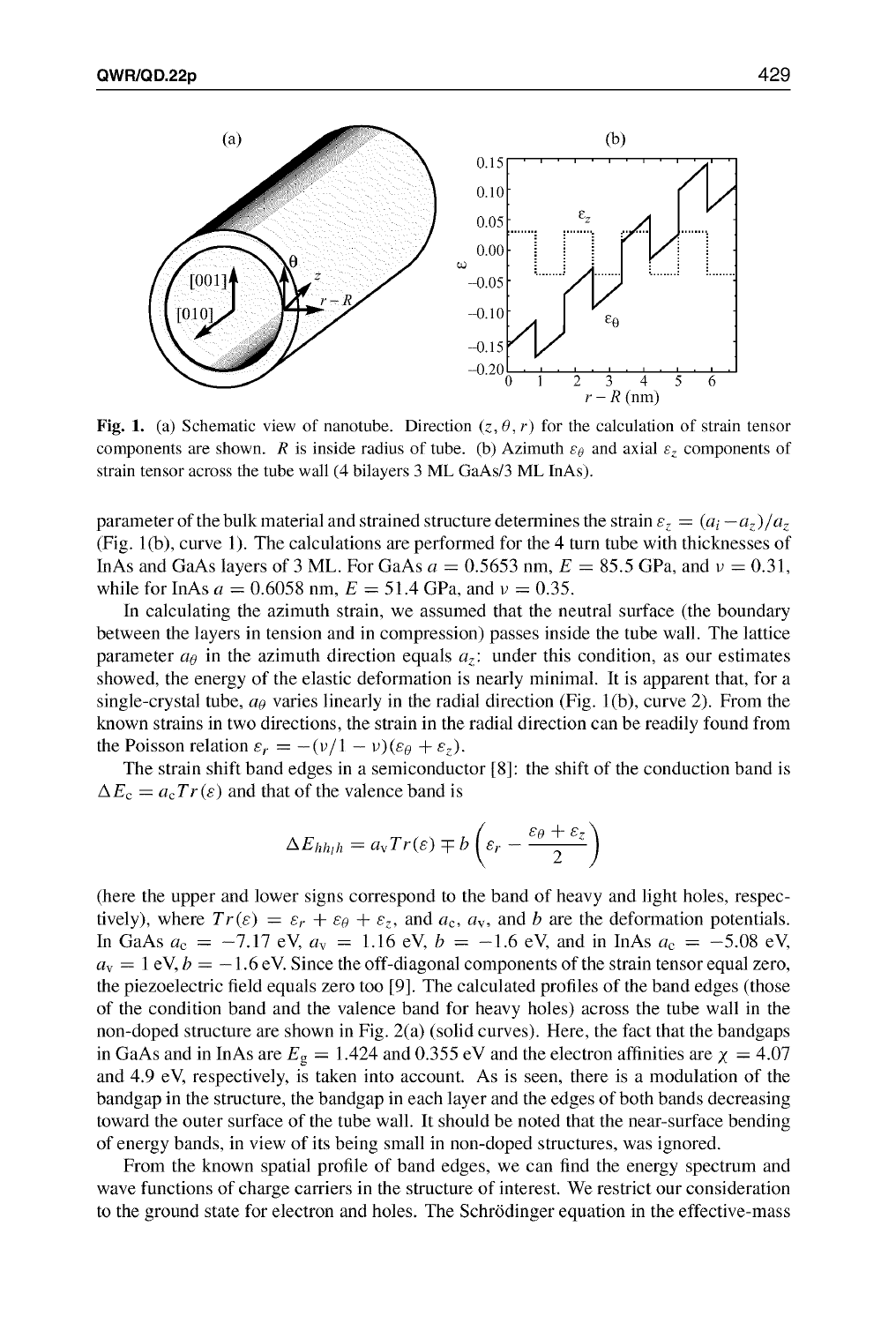

Fig. 2. (a) Conduction ( $E_c$ ) and valence ( $E_v$ ) band edges across the tube wall, and electron ( $E_{0e}$ ) and hole  $(E<sub>0hh</sub>)$  energy levels. **(b)** Wave functions across the tube wall.

approximation for the radial part of the wave function of the ground state  $\Psi$  is

$$
-\frac{\hbar^2}{2m^*} \frac{1}{r} \frac{d}{dr} \left(r \frac{d\Psi}{dr}\right) + U\Psi = E_0 \Psi.
$$
 (1)

Here  $m^*$  is the effective electron (hole) mass and U is the potential energy (edges of the corresponding band). The electron mass was assumed to equal  $m^* = 0.067m_0$  and  $0.023m_0$ in GaAs and in InAs, respectively, where *mo* is the free electron mass, the hole mass in both materials being equal to  $0.4m_0$ . The single-band effective mass approximation is known to be capable of adequate reproducing the energy levels for electron and holes in their ground states **[101,** whereas, for the excited states of holes, mixing of states of heavy and light holes should be necessarily taken into account. The adopted boundary conditions for the wave function were its zero value at the tube-wall surfaces and the continuity of  $\Psi$  and  $1/m^*d\Psi/dr$  at heterointerfaces.

Since, in the Schrddinger equation, the potential energy for the structure of interest is a piecewise continuous function of the coordinate, the solution of the equation in this case cannot be expressed in terms of analytical functions and should be found numerically. In Figure 2(a), the dotted curves show the calculated energy levels of electrons and holes. Here, the electron level for the state in the  $\Gamma$ -minimum is shown. The effective masses in the subsidiary (L and X) minima are greater than that in the  $\Gamma$ -minimum, and the spatialquantization levels here rise more slowly with decreasing dimensions of the well. However, calculation shows that the F-valley electron state is the ground one for the tubes with InAs layers being thicker than one monolayer, which is also the case for the free-standing GaAs/InAs superlattices **[I 1].**

Figure 2(b) shows the calculated wave functions for electrons and holes. An appreciable spatial redistribution of holes and electrons is seen to take place, which could be expected beforehand from the profiles of bend edges (Fig.  $2(a)$ ). As calculations showed, the spatial separation of charge carriers is observed in the cases where the number of rolls in the tube exceeds 2, and the degree of the charge redistribution increases with increasing number of rolls.

Now we shall dwell briefly on the magnitude of strain in tube walls (Fig.  $1(b)$ ). As is seen from the figure, the highest strain here far exceeds the strain attainable in pseudomorphic MBE-grown layers. It is possible to grow 4 ML GaAs and 4 ML InAs layers on an InP substrate, with the strain at the interface between layers being about  $4\%$ . In Fig. 1(b), the